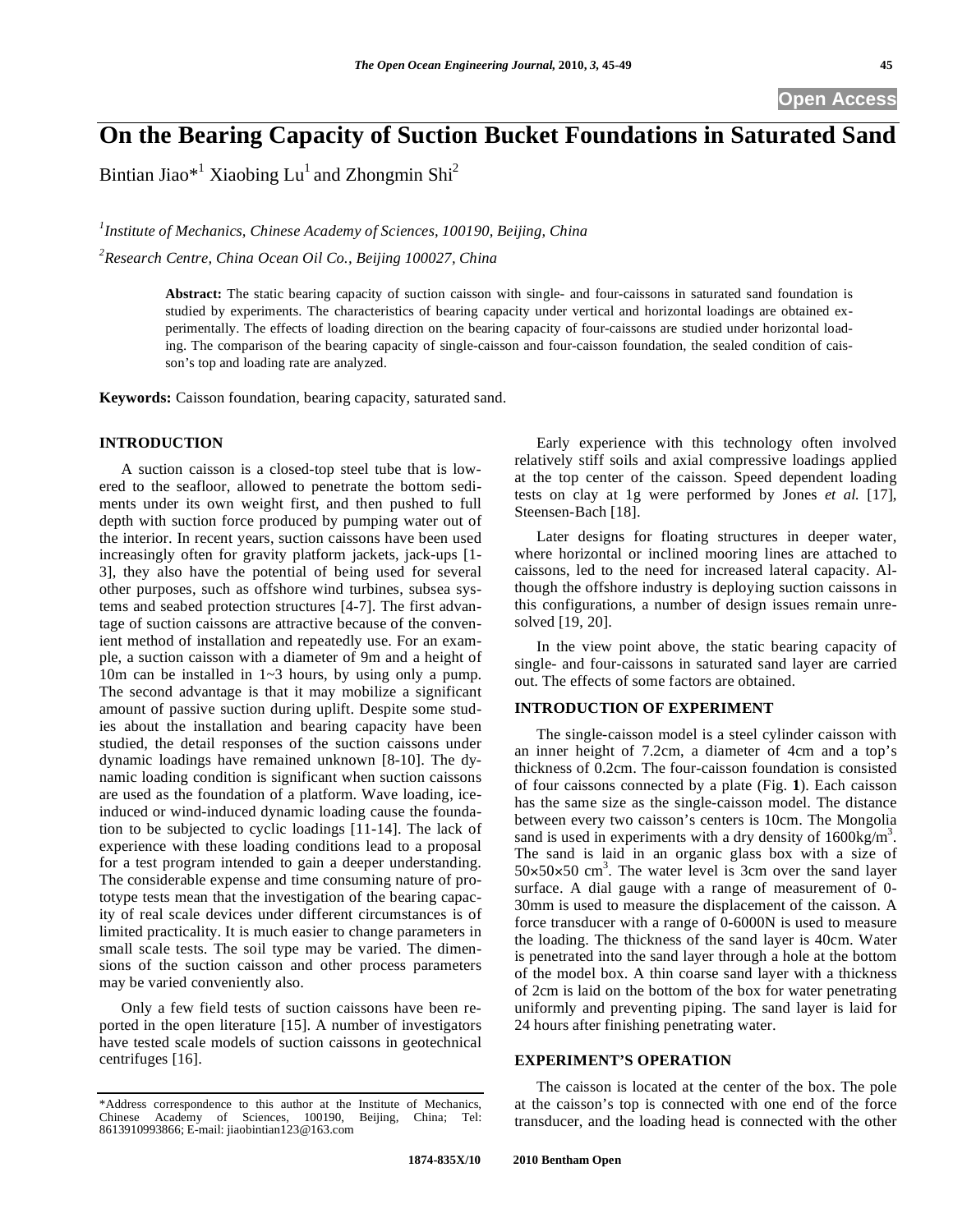

**Fig. (1).** The photos of four-caisson model.



**Fig. (2).** Layout of experiment.

end of the transducer. Two types of conditions are adopted in experiments when the caisson is applied on compressive or uplift vertical loading either the hole on the caisson's top is sealed or is not sealed. (1) When the hole is not sealed, the caisson is first penetrated into the sand layer by the gravity, and then is connected with the loading head. The LDVT is located at the caisson's top to measure the displacement of the caisson. The layout for experiments is shown in Fig. (**1**). (2) When the top is sealed, the caisson is first penetrated into the sand layer by the gravity, then penetrated into the sand layer fully by pressure. At last the hole is sealed by a screw and airproofed by glue.

The horizontal loading is applied on the caisson foundation by weight through a line. One end of the line is fixed on the pole at the caisson's top, the other end is connected with a salver. The weight is laid on the salver. The line is located at the sidewall of the box through a crown block. The layout of experiment is shown in Fig. (**2**). The loading is applied step by step. In each step, the data are recorded when the displacement does not change. When the displacement increases, while the force decreases or does not change, the experiment is finished Fig. (**3**).

# **EXPERIMENTAL RESULTS AND ANALYSIS**

Fig. (**4**) shows the horizontal loading- displacement curves of the four-caissons when the loading is either in the



**Fig. (3).** Photos after experiments.



**Fig. (4).** Loading-displacement curves of four-caisson foundation in different directions under horizontal loading.

direction of one sidewall or parallel to one catercorner of the quadrangle formed by the centers of four caissons. It is shown that the bearing capacity is almost the same in the two loading directions. Nevertheless, when the loading is in the direction of one catercorner, the slope of the loadingdisplacement curve is larger than that when the loading is parallel to one sideline. The bearing capacity is the same either the top is sealed or not sealed. The reason may be that the suction force can not be excitated under horizontal loadings.

# **CENTRIFUGAL EXPERIMENTS UNDER HORIZON-TAL STATIC LOADING**

In this section, centrifugal experiments are carried out by use of a three-bucket foundation under horizontal static loading (the data are all prototype in the following except for noting especially). The centrifugal experimental results are compared with the numerical results and the small scale experiments' results.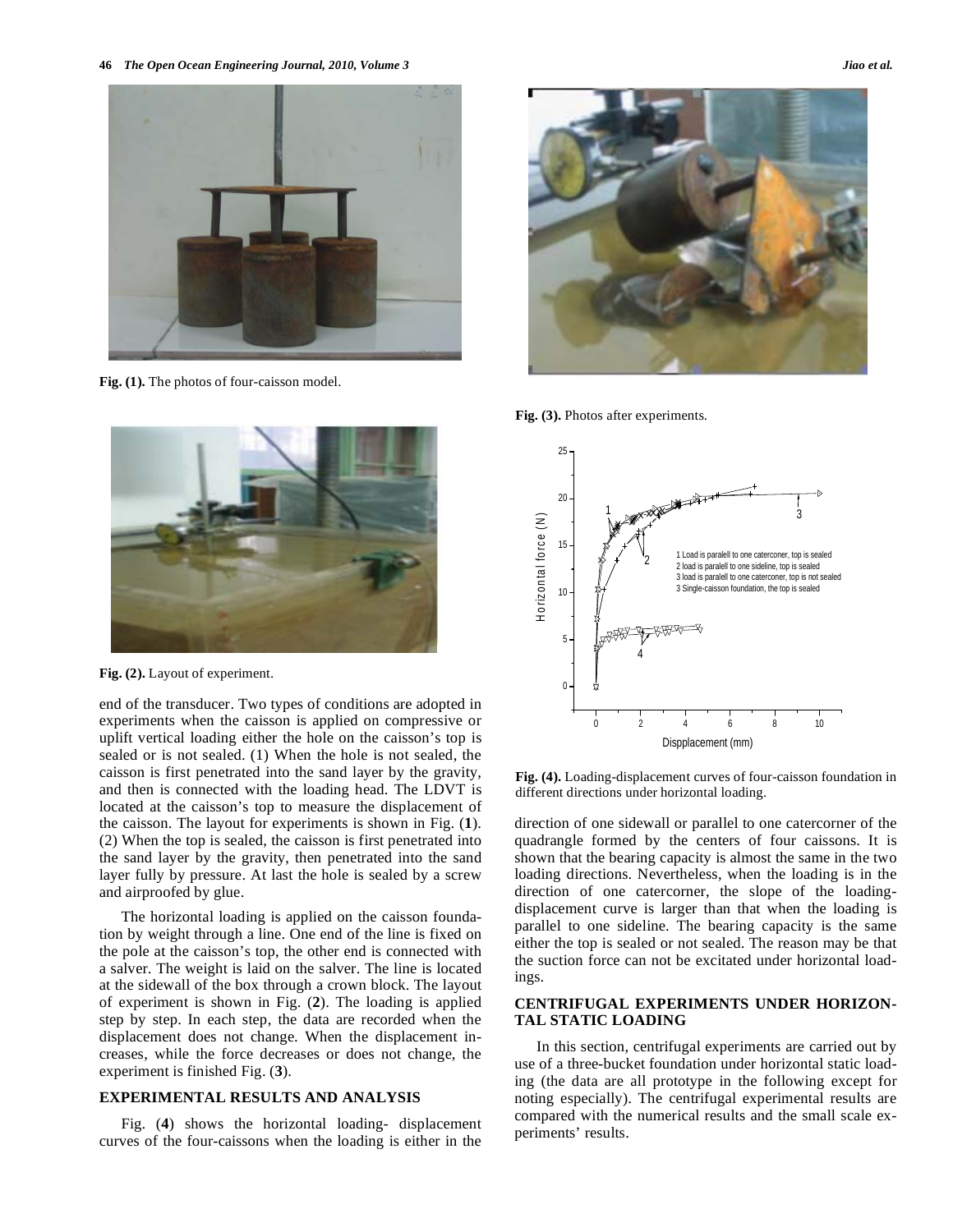### **Layout of Centrifugal Experiments**

Each bucket of the three-bucket foundation is made of steel and has a height of 9m and a diameter of 6m (Fig. **5**).

Fig. (**5**) is the sketch of layout for experiments. The soil layer is divided into three layers: the soil from 0m to 4m is the first layer and the dry density is  $1.728$  g/cm<sup>3</sup>, from 4m to 9m is the second layer and the dry density is  $1.785$  g/cm<sup>3</sup>, from  $9m-16.8m$  is the third layer and the dry density is 1.671 g/cm<sup>3</sup>. During experiments, horizontal displacements are measured by three LVDTs, named L1, L2 and L3. The space between L1 and L2 is 6.4m. L3 is at the same level as the loading head (Fig. **6**). The distances between the top of bucket and L1, L2 and L3 are 12m, 5.6m, 18.4m, respectively. The force is measured by a force transducer made by 702 institute, China.

Consolidation and loading are both processed under 80g. The horizontal loading is applied on step by step immediately after consolidation. The increment in each step is 6400N. Increment of loading is applied on when the displacement is stable. One experiment is finished when anyone of the following conditions is satisfied: (1) Displacement keeps increase during one loading step. (2) Displacement increases but loading decreases.



**(a) Layout** 



**(b) Scale of bucket and LVDTs** 

**Fig. (5).** Layout of centrifugal experiments.

#### **Experimental Results**

Fig. (**6**) shows the loading-displacement curves. It can be seen that the relation between the loading and the displacement is nonlinear at the beginning and, with the increase of loading, there occurs a inflexion in the curve of loadingdisplacement. Displacements increase fast after the inflexion till the instability of bucket.



**Fig. (6).** Horizontal loading-displacement curve.

### **Numerical Simulation**

Business software ABAQUS is adopted here to simulate the horizontal bearing capacity of the three-bucket foundation.

The scales of sand layer for simulation are 48m long, 28m wide and 16.8m thick, respectively.

The friction coefficient between the sand layer and the bucket is 0.6 which is determined by direct shear tests. The network is shown in Fig. (**7**). The boundary conditions are as follows: the bottom is fixed  $u_x = 0$ ,  $u_y = 0$ ,  $u_z = 0$ , it is normally fixed at the side  $u_x = 0$ ,  $u_y = 0$ , it is free at the surface of the sand layer.



**Fig. (7).** Network for numerical simulation.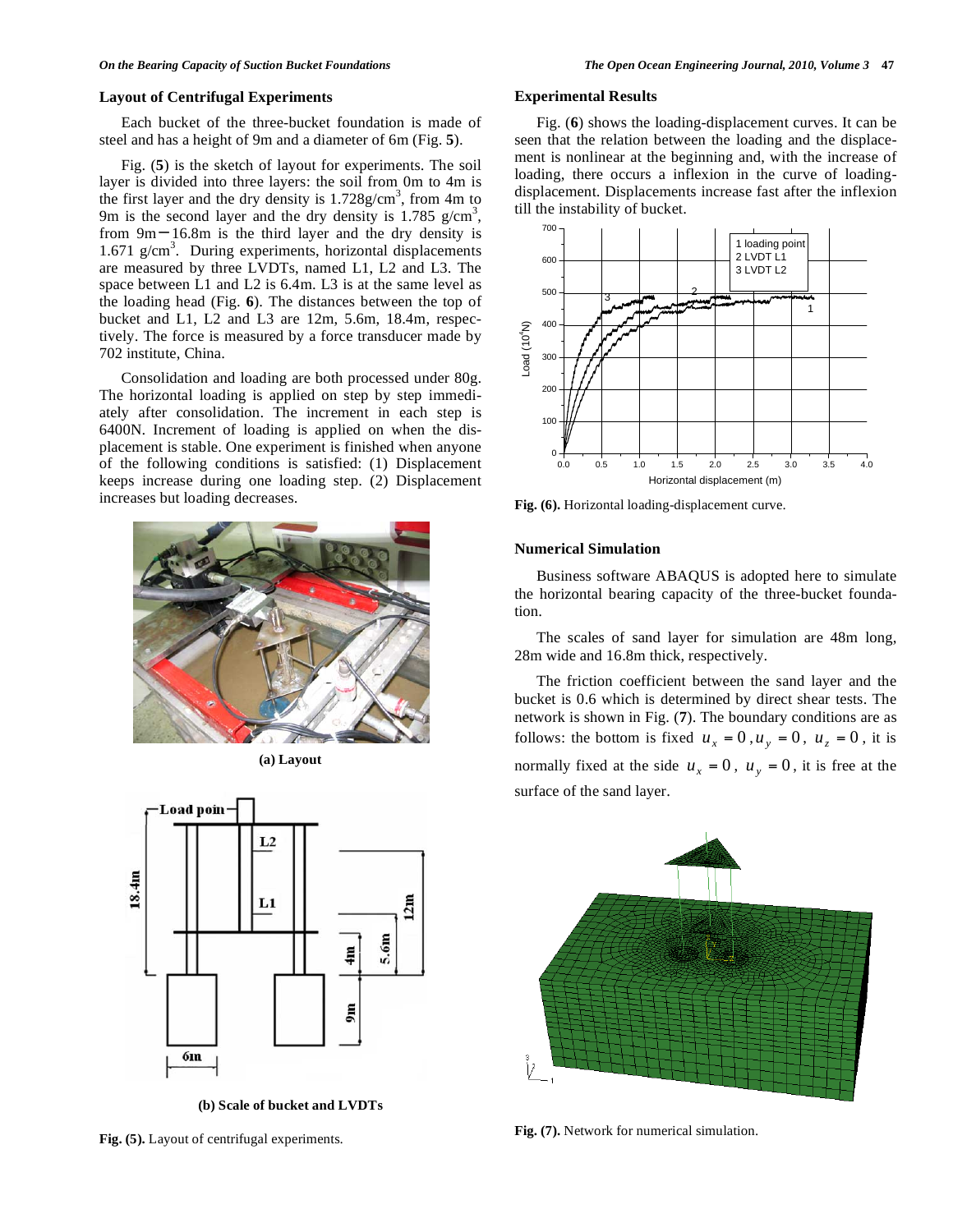

Fig. (8). Comparison of numerical and experimental results.

|                                        | <b>Elastic</b><br><b>Modulus</b><br>E<br>$10^{10}$ Pa | Poisson's<br>Ratio<br>$\mathcal V$ | $Coh-$<br>esion<br>$\mathbf C$ | <b>Internal</b><br><b>Friction</b><br>Angle<br>⋒<br>degree | Float<br><b>Density</b><br>kg/m <sup>3</sup> |
|----------------------------------------|-------------------------------------------------------|------------------------------------|--------------------------------|------------------------------------------------------------|----------------------------------------------|
| The first<br>layer<br>$(0-4m)$         | 1.025                                                 | 0.459                              | $\mathbf{0}$                   | 36.5                                                       | 728                                          |
| The<br>second<br>layer<br>$(4-9m)$     | 2.88                                                  | 0.45                               | $\boldsymbol{0}$               | 40                                                         | 785                                          |
| The third<br>layer<br>$(9 -$<br>16.8m) | 1.893                                                 | 0.416                              | $\mathbf{0}$                   | 35                                                         | 671                                          |

$$
f = (\sigma_1, \sigma_2, \sigma_3)
$$
  
=  $\frac{1}{2}(\sigma_1 - \sigma_3) + \frac{1}{2}(\sigma_1 + \sigma_3) \sin \phi - c \cos \phi$  (5-1)  
= 0

The bucket is taken as elastic. The sand layer is taken as elasto-platic and obeys Mohr-Coulomb criterion, in which  $\sigma_1$ ,  $\sigma_2$ , and  $\sigma_3$ , are the first, second and third principal stresses, respectively.  $c$  and  $\phi$  are the cohesion and internal friction angle, respectively.

The elastic constants of bucket are  $E = 2 \times 10^5 MPa$  and  $v = 0.3$ , respectively. The soil layer is divided into three layers: 0-4m is the first layer, 4-9m is the second layer, 9- 16.8m is the third layer. The mechanical parameters of each layer is shown in Table **1**.

### **Comparison of Experimental and Numerical Results**

In numerical simulations, two conditions, whether permit a crack occur or not between the bucket and the soil layer, are considered. The comparison is shown in Fig. (**8**). It is shown that the horizontal bearing capacity not permitting a crack occur is 7% higher than that permitting a crack occur. The numerical results permitting a crack occur is closer to the experimental results. The error is about 7.8%.

### **CONCLUSIONS AND DISCUSSIONS**

It has no effect on the static compressive bearing capacity that if the top is sealed or not. The reason is that under static loadings, the soil layer is in drained condition whether the top is sealed or not. Nevertheless, if the loading is applied with some rate, the soil layer is in completely or partially undrained condition, that means, the strength of the soil layer will change with the loading rate, thus the bearing capacity will change with the loading rate.

With the increase of the internal friction angle and cohesion, the strength of the soil layer increases and so the bearing capacity of the bucket foundation increases also.

The main conclusions are as follows: The compressive bearing capacity is almost the same either the caisson's top is sealed or not. The uplift bearing capacity increases with the increase of the loading rate. The uplift bearing capacity when the caisson's top is not sealed while the loading rate is large may be bigger than that when the caisson's top is sealed while the loading rate is small. The horizontal bearing capacity of the four-caisson is almost the same when the loading is either parallel to a sidewall of the quadrangle formed by the centers of the four caissons or parallel to a catercorner of the quadrangle. Either the caisson's top is sealed or not, the horizontal bearing capacity is almost the same.

# **ACKNOWLEDGEMENT**

Thanks Zhao Jing, Wang Shuyun and Wang Ailan for help in carrying the experiments. This paper is supported by the program of Chinese Academy of Sciences & China Ocean Oil Co. "Study on Some Key Problems of Science and Technology in ocean oil exploitation" (KJCX2-SW-L03- 01).

# **REFERENCES**

- [1] E. C. Clukey, M. J. Morrison, J. Garnier, and J. F. Corte, "The response of suction caissons in: normally consolidated clays to cyclic TLP loading conditions," In: *Proc. Offshore Technol. Conf.*, OTC 7796, Houston, Texas, 1995, pp. 909-918.
- [2] H. G. B. Allersma, F. J. A. Plenevaux, and J. F. P. C. M.E. Wintgens, "Simulation of suction pile installation in: sand in: a geocentrifuge," In: *7th Int. Offshore Polar Eng. Conf.*, vol. 1, 1997, pp. 761-765.
- [3] H. G. B. Allersma, A. A. Kierstein, and D. Maes, "Centrifuge modeling on suction piles under cyclic and long term vertical loading," In: *Proc. Offshore Technol. Conf.*, Seattle, USA, 2000, pp. 334- 341.
- [4] G. T. Housby, and B. W. Byrne, "Suction caisson foundations for offshore wind turbines and anemometer masts," *Wind Eng.*, vol. 24, no. 4, pp. 249-255, 2000.
- [5] B. W. Byrne, G. T. Housby, C. M. Martin, and P. M. Fish, "Suction caisson foundations for offshore wind turbines," *Wind Eng.*, vol. 26, no. 3, pp. 145-155, 2002.
- [6] B. W. Byrne, and G. T. Houlsby, "Experimental investigations of the responses of suction caissons to transient combined loading,"